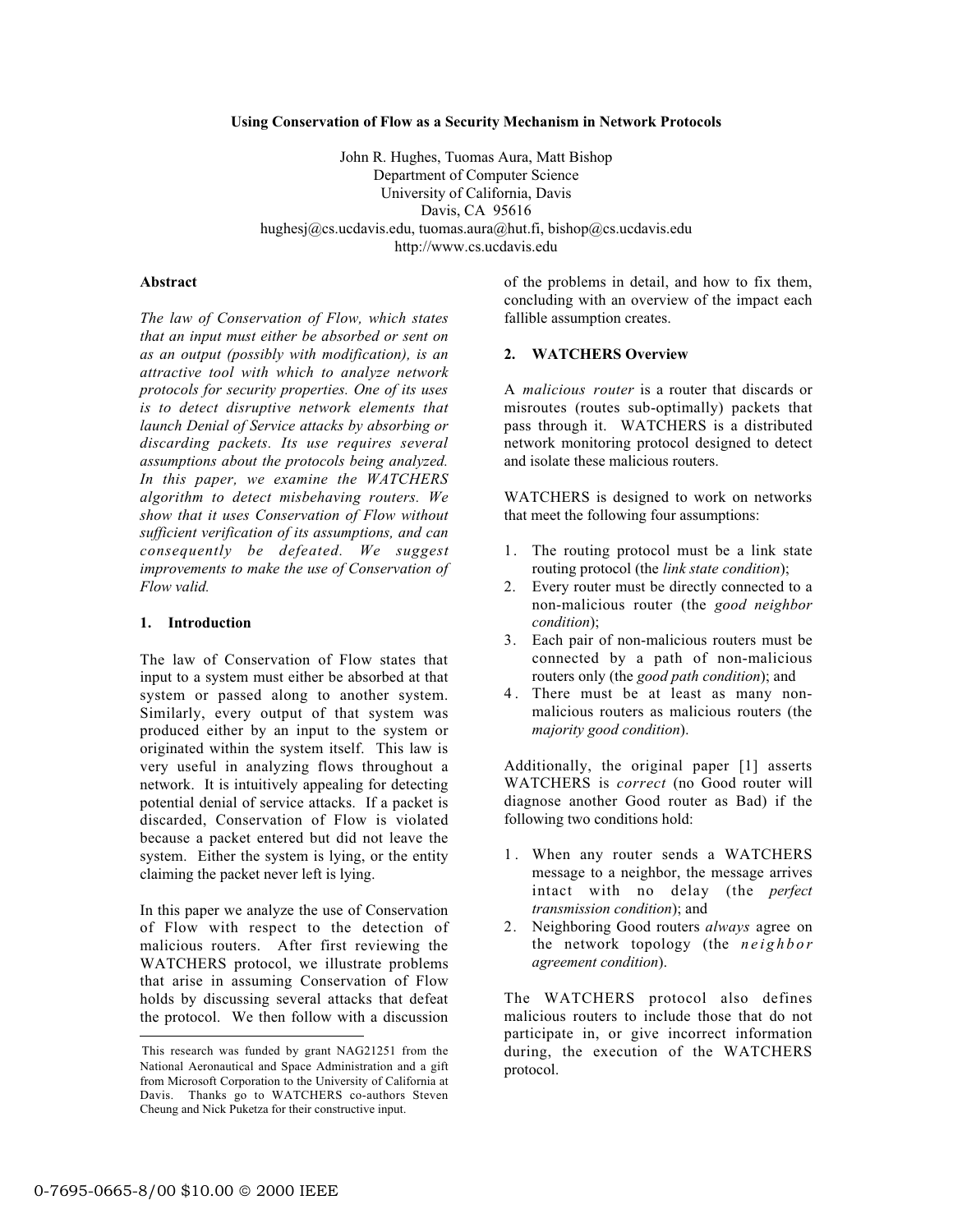The WATCHERS protocol requires each pair of directly connected routers to maintain 7 counter types. Let *X* and *Y* be adjacent routers. Define  $T_{XY}$  as the number of packets transiting through  $X$  and then  $Y$ ,  $S_{X,Y}$  as the number of packets with source *X* that pass through *Y*, and  $D_{X,Y}$  as the number of packets with destination *Y* that pass through *X*. Finally, let  $M_{X,Y}$  be the number of times *X* misroutes a packet to *Y*. Then *X* and *Y* each keep counters  $T_{X,Y}$ ,  $S_{X,Y}$ ,  $D_{X,Y}$ ,  $T_{Y,X}$ ,  $S_{Y,X}$ , and  $D_{Y,X}$ , and *X* also keeps  $M_{Y,X}$ , and *Y* keeps  $M_{X,Y}$ .



*Counters for Packets from Y to X:*



Figure 1: Transit packet byte counters

Periodically, each router sends a broadcast message to begin a round of WATCHERS. When a router has received a request message from a majority of routers, it floods the network with the value of its counters. When the router receives all the responses it requires, it begins the diagnosis phase.

The first part of diagnosis, *validation*, checks that the router's neighbors have counters with values that match those of the testing router. If not, the guilty routers are labeled as malicious.

*Conservation-of-Flow* analysis comes next. Each router performs this test on its neighbors, having received the counters from each neighbor's neighbors. The number of incoming packets minus packets destined for that router is compared to the number of outgoing packets minus packets originating with that router. If this difference exceeds some specified threshold, the tested router is diagnosed as malicious.

In order to detect groups of malicious routers that conspire to hide their misbehavior,

maintenance requirements are heavily increased: Routers keep two source and two transit counters *per destination*, as opposed to per neighbor. Thus, they can perform a *consorting router* test, similar to the *Conservation-of-Flow* test, but performed separately for each destination. In this way, some neighboring routers that jointly manipulate their counters maliciously can be detected.

Regardless of which type of misbehavior is detected, the protocol directs that the malicious routers be announced within the autonomous system (AS) and be *logically removed* from the network. No longer sending messages to, or accepting messages from, detected malicious routers accomplishes this.

The WATCHERS protocol is intuitively attractive. Conservation of Flow is basic to any reliable network, and WATCHERS uses it to examine flows between neighbors and to the endpoints. Unfortunately, the Internet is not reliable, and WATCHERS makes several implicit assumptions that do not hold.

# **3. Attack Scenarios**

Routers are the prime movers of packets throughout the Internet. Of course, a primary assumption is that the routers are trustworthy. WATCHERS attempts to verify this. We consider several attacks on routers to examine WATCHERS' strength. Unless specified otherwise, the counter disagreement and misrouting thresholds are assumed to be zero (a difference of just one missing or misrouted packet indicates a Bad router).

# **3.1 Packet Modification**

Conservation of Flow does not speak to *which* packet proceeds to the destination. It merely ensures that *some* packet arrives at the destination. Even with the per-destination counters outlined in [1], malicious routers may continue to misroute packets undetected. Suppose router *A* in Figure 3.1 sends two packets, one to *C* and one to *X*. Bad router *B* deliberately swaps the destination addresses. Regardless of any added nodes or links to this topology, no router will be able to detect *B*'s misbehavior through the WATCHERS algorithm.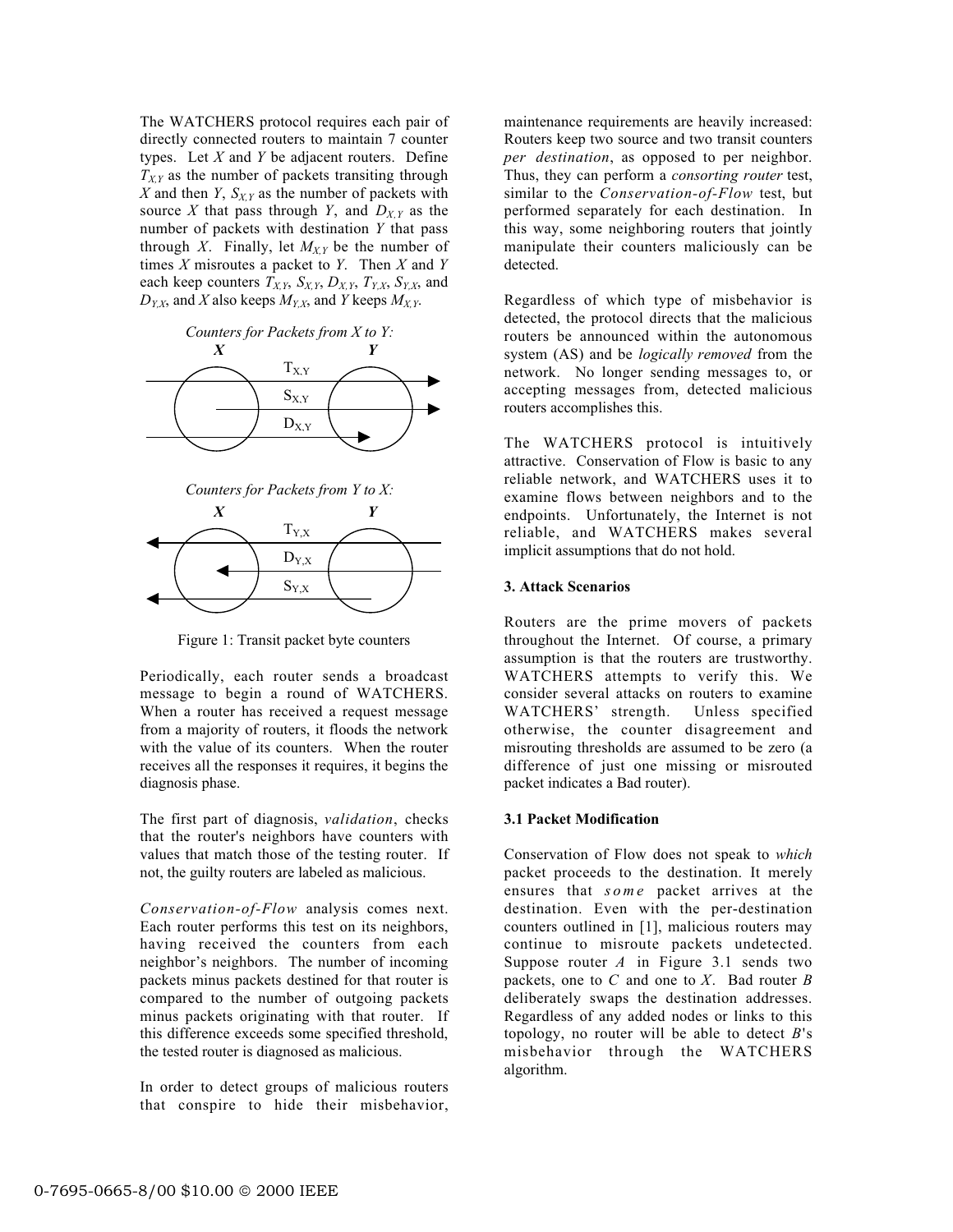

Figure 3.1: Switching packet destinations.

| $S_{A,B}[C]=1$ | $S_{A,B}[C]=1$ | $D_{B,C}=1$ | $D_{B,X}=1$ |
|----------------|----------------|-------------|-------------|
| $S_{A,B}[X]=1$ | $S_{A,B}[X]=1$ |             |             |
|                | $D_{B,C}=1$    |             |             |
|                |                |             |             |

Table 3.1: Non-zero WATCHERS counters at the conclusion of this attack.

### **3.2 Packet Substitution**

Like packet modification, Conservation of Flow does not affect the ability to substitute packets. Per destination counters are not sufficient to detect consorting routers substituting packets. In Figure 3.2, router *A* sends a packet,  $P_{ax}$ , destined for router *X*. Bad routers *B* and *C* conspire to drop that message, replacing it with packet  $P_{bx}$ . Routers *B* and *C* then lie by incrementing their  $T_{BC}[X]$  counters (instead of their S counters). Even when an additional path of Good routers exists between *A* and *X* (satisfying the required *conditions*), as far as the WATCHERS protocol is concerned, the Good routers cannot detect this misbehavior.



Figure 3.2: Packet Substitution

| $S_{A,B}[X]=1$ | $S_{A,B}[X]=1$ $T_{B,C}[X]=1$ | $D_{C,X}=1$ |
|----------------|-------------------------------|-------------|
|                | $T_{B,C}[X]=1$   $D_{C,X}=1$  |             |

Table 3.2: Non-zero WATCHERS counters at the conclusion of this attack.

#### **3.3 Ghost routers**

Conservation of Flow says nothing about the nodes, or interior configuration of nodes, over which the flow is measured. If incoming and outgoing flows are measured, the entity between the measuring points may be one node or multiple nodes; the measurer cannot tell. So, if routers are not only able to broadcast link-state network status messages, but also topological information, the following attack becomes possible. Figure 3.3.1 depicts how Bad router *A* can announce to the network that it is really composed of two routers, *A* and *B*. The creation of such "ghost" routers allows *A* to misbehave, while shifting blame to its ghost(s). Generalizing this scenario, bad routers may invent arbitrary network topologies in place of themselves.



Figure 3.3.1: Ghost router creation

As one example, a single router can mount the packet substitution attack of the previous section by pretending to be two adjacent routers. Another application of ghost routers can be seen in Figure 3.3.2. Yet undetected Bad router *A* attacks router *X* by attempting to trick *X*'s neighbors into believing *X* is Bad.

Figure 3.3.2 (a) shows router *A* sending a broadcast topology message throughout the network indicating link *A-E* is down (broadcast packets are not currently accounted for in the WATCHERS protocol, and thus have no effect on the WATCHERS counters in Table 3.3). For step-wise clarity, Figure 3.3.2 parts (b) and (c) depict shorter time slices in the message passing. Part (b) shows router *C* receiving *A*'s next message, claiming *A-E* is now up. In part (c), router *C* passes this message on, simultaneously receiving  $P_{xa}$ . Even if we assume router  $E$  has insisted link *A-E* is up, only now does router *C* believe so;  $C$  also concludes that router  $X$  has misrouted  $P_{xa}$ , the packet intended for  $A$  (since link *A*-*E* is now up, router *X* should be sending all traffic destined for  $A$  through  $E$ ). We can thus convince one of *D*'s neighbors that *D* is bad.

To convince the other neighbor, Bad router *A* can export false topology information in such a way that it appears as though it consists of more than one router. Using these ghost routers, router *A* above can arbitrarily make the clockwise or counter-clockwise path between it and any other router the shorter of the two. Thus, router *A* can use the above attack on any router in the ring from either direction, enabling *A* to cause both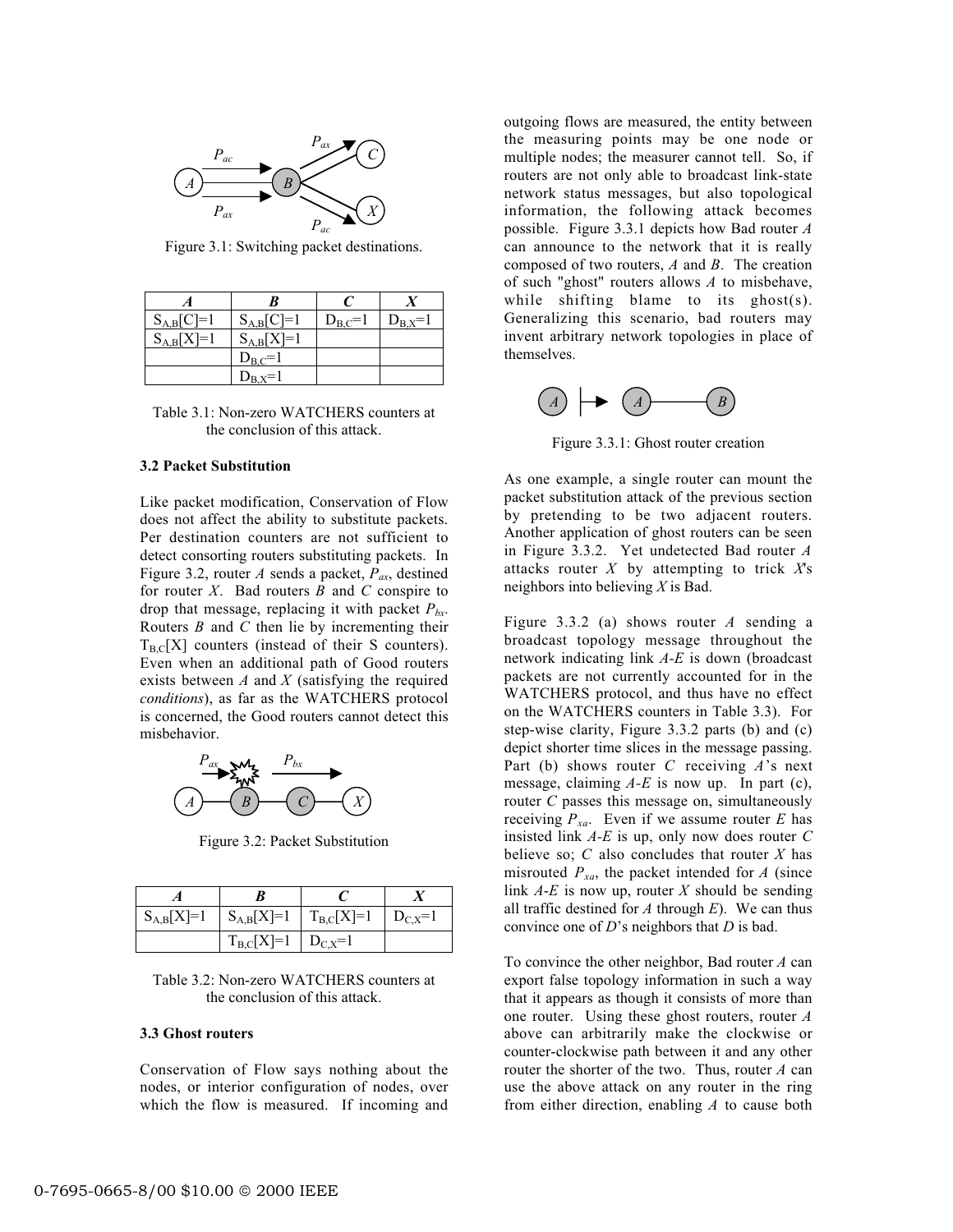neighbors of the attacked router to consider it Bad. Note that router *A* can solicit traffic from the nodes it attacks by using acknowledgementrequired protocols, and with appropriate timing, increase the likelihood routers *C* and *X* exchange packets simultaneously as in Figure 3.3.2 (c).

Thus, given a sufficiently long WATCHERS round, a single compromised router can cause all other routers in a ring network to be falsely convicted as being Bad.



Figure 3.3.2: Topology changes used to induce packet misrouting

|  | $S_{X,C}=1$ | $S_{X,C}=1$            |  |
|--|-------------|------------------------|--|
|  |             | $M_{\rm{V}} \approx 1$ |  |

Table 3.3: Non-zero WATCHERS counters at the conclusion of this attack

## **3.4 Hot Potato**

For this attack, we hypothesize that some commercial routers are more interested in processing packets quickly, than checking special and rare conditions. As an example, some venders have chosen to boost performance by not verifying IP header checksums [3].

Even when Conservation of Flow holds, entities may engage in malicious activity undetected. In a ring-network such as that in Figure 3.4, if routers are willing to believe a neighbor's claim that a shared link is down, when that message itself comes over that *same shared link*, the following attack becomes possible.

If Bad router *A* continuously broadcasts the topology update messages as shown in Figure 3.4, any packet destined for *A* may be sent back and forth between *B* and *C* , due to the "thrashing" topology. During this period, the Time to Live (TTL) of this packet may expire. Although an ICMP TTL Expired message may be sent back to the originator, WATCHERS does not view this kind of effort as compensation for the dropped packet. Thus, the router that dropped the expired packet will fail the *Conservation-of-Flow* test, causing it to be labeled as Bad.



Figure 3.4: Topology changes used to delay incoming messages

### **3.5 Kamikaze routers**

Implementing a distributed *Conservation-of-Flow* test may cause Good routers to be labeled Bad. If a Bad router neighbors a router critical to the network, it may be in its interest to force both the critical router and itself to be declared as Bad. In Figure 3.5, Bad router *A* can announce its WATCHERS counters in disproportion to critical router *B* . Since *B* is Good, it will dutifully pass on *A*'s information to *B*' s neighbors, who will subsequently find that both *A* and *B* fail the *Conservation-of-Flow* test. Both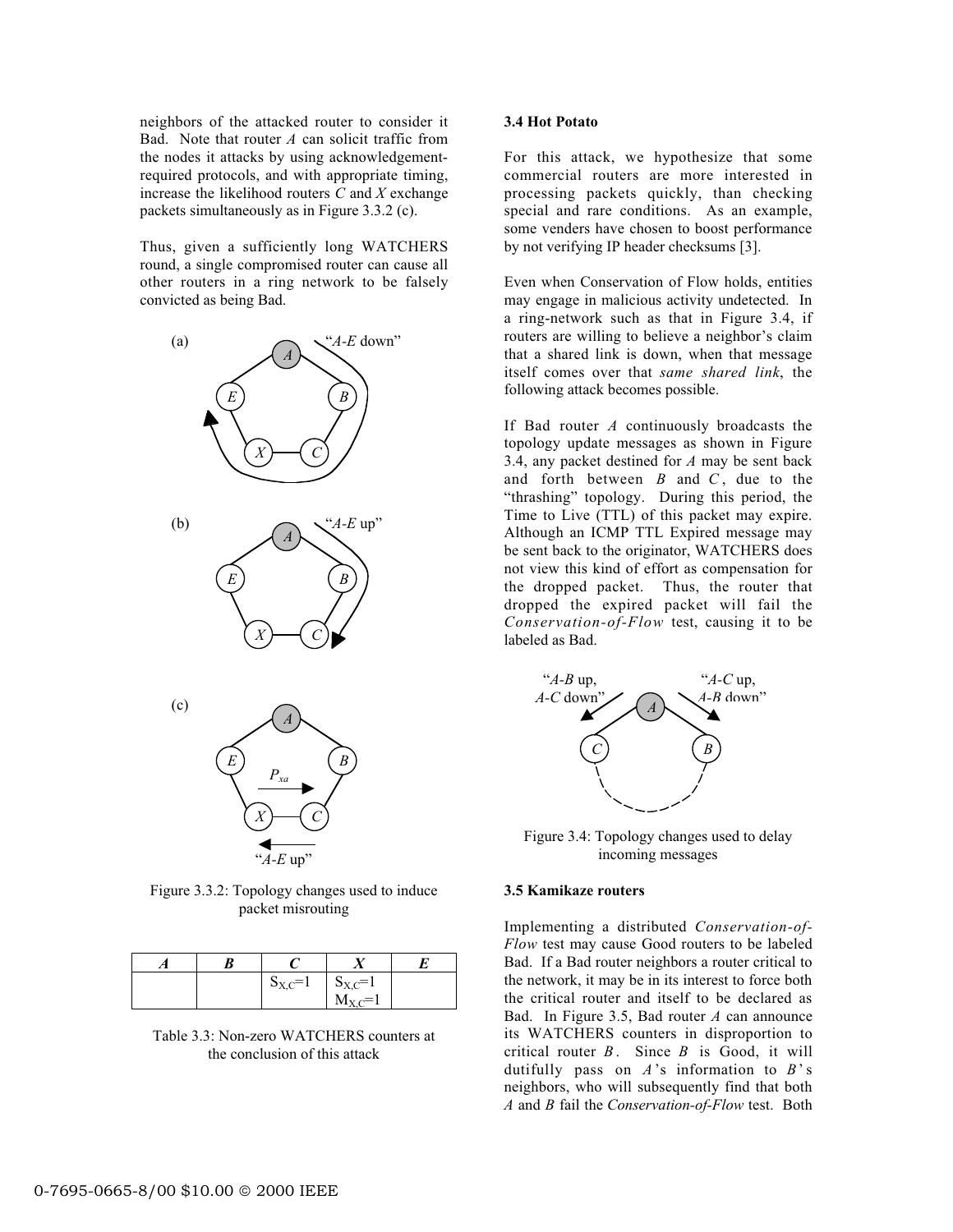will be declared as Bad by their neighbors and will be *logically removed* from the network. Although no packets will be dropped or misrouted as a direct result of this attack, portions of the network may become unreachable; this may invalidate one or more of the necessary *good neighbor*, *good path*, and *majority good conditions*. Note that if ghost router creation is not prohibited, the malicious router mounting this attack may even escape detection.



Figure 3.5: Bad router *A* neighboring critical router *B*

### **3.6 Source routing**

Discarded packets must be accounted for. One example arises with source routing. A malicious router can place on the network a self-addressed packet, requesting either loose or strict source routing, and specifying either a logically removed or non-existent router as a required hop. Setting a legitimate and reachable router as the hop immediately preceding the unreachable one specifies the target of the attack. We postulate that intermediate routers will only check whether the next hop is reachable, thus, when the packet arrives at the router under attack, it will be forced to drop the packet. This router will be identified as Bad for failing WATCHERS' *Conservation-of-Flow* test.

### **3.7 Premature Aging**

Internet packets have a Time to Live (TTL) field that, upon reaching 0, will cause the packet to be discarded. Even if secure transport and routing protocols are used, packets can still be prematurely aged: Similar to Section 3.4, a router can set the TTL field to 1 in both originating and transient packets, forcing the next hop to drop the packet before reaching its destination. Generalizing this, any successive router along the path could be forced to drop the packet by setting the TTL to a value less than the remaining distance to the destination.

Similar attacks are possible against link-state routing protocols; use of these protocols is required by the *link-state condition*. The

WATCHERS paper [1] suggests using OSPF [4], unfortunately OSPF v2 contains vulnerable fields in its topology-advertising broadcast packets [6]. When these topology packets, or Link State Advertisements (LSAs), are passed among routers in an AS, the Age field is incremented. Upon reaching MaxAge, associated topology information is no longer used in calculating the routing table. At that time, the LSA is re-flooded across the network with its Age set to MaxAge, forcing the originating router to increment the LSA's sequence number and try resend.

Thus, by setting the Age field to MaxAge for all transient LSAs, a malicious router can force frequent retransmissions, potentially saturating the network. Note that the Age field is the only one excluded from OSPF message checksums. Due to the rapid topology announcements, routers are also more likely to have inconsistent views of the network topology at any given time, possibly with sections of the network being unreachable.

### **3.8 Attack Summary**

Each of these attacks plays havoc with an assumption WATCHERS makes. The WATCHERS algorithm asserts that an altered packet is equivalent to a misrouted packet. While true in a philosophical sense, the two can act very differently. The attack in Section 3.3 requires, as does the WATCHERS specification, that all routers running the protocol know the network topology. Section 3.4 assumes that changes to the topology can occur faster than the time of a WATCHERS round. The attacks in Section 3.6 and 3.7 force packets to be discarded en route, thereby violating WATCHERS' Conservation of Flow.

# **4. Questionable Assumptions**

WATCHERS implicitly makes several assumptions. In this section we examine those assumptions in detail.

# **4.1 Assumption: Spoofing and packet modification will not occur**

In order for WATCHERS to function correctly, routers must not be allowed to spoof Administrative messages (WATCHERS, network topology, *etc*.) or modify packets as in Sections 3.1, 3.2, and 3.7. If a Bad router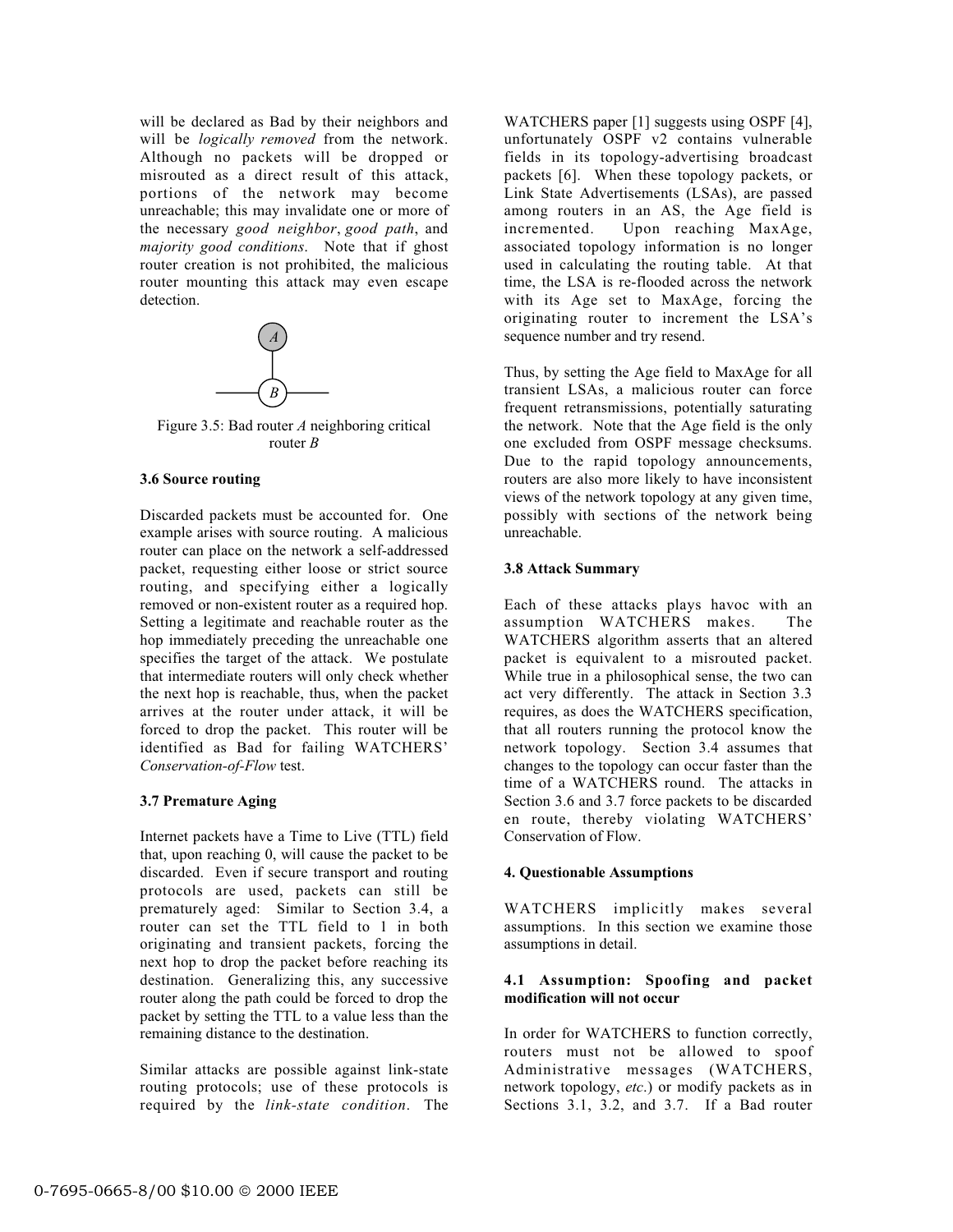changes a packet's destination address without detection, the WATCHERS packet counters will not reveal any misbehavior. Alternatively, if network topology messages can be spoofed, the problems in Sections 3.3 and 3.4 are compounded.

**Possible solution:** WATCHERS currently verifies the integrity of its own communications, however, this must also be done for network topology messages. OSPF claims all messages authenticated, but two of its supported authentication options are "null" and simple password checking, each inadequate to prevent the issues raised in Section 3.

Integrity checking of routed packets has been discussed extensively elsewhere [5,7] and is an element of IPv6 [3]. However, these features are not ubiquitous throughout the current Internet. Hence WATCHERS must include this as a requirement. See Section 5.1 for a discussion of IPv6 and its impact on these scenarios.

# **4.2 Assumption: All possible routing actions and methods are observable and appropriately validated by the WATCHERS protocol**

Misrouted, forged, modified, and expired packets must also be accounted for in the WATCHERS protocol. Whatever the situation, packets cannot simply be dropped, lest the router become suspected of doing so with legitimate packets.

Additionally, [1] does not indicate how to account for broadcast, multicast, and fragmented packets when updating its counters. Although an easy answer would be to eliminate these from analysis, this would open the door to Bad routers dropping such packets undetected.

**Possible Solutions:** (1) For misrouted packets, the receiving node should simply forward the packet to the next hop according to its routing table. Only when routers do not share a consistent view of the network topology will nodes other than those actually misrouting be accused as such. At tremendous expense, routers *could* be required to synchronize their routing tables, and hold them constant, while messages are being exchanged.

In any scenario, diagnosis of a Bad router might include what type of malicious behavior was detected, thus enabling system administrators

with additional room for insight, *e.g.*, if routers are being accused primarily of misrouting, the source of the problem may only be a malfunctioning link-state protocol subsystem.

(2) Packet modification and forging are not among the behaviors WATCHERS was designed to detect. In order to comply with the Conservation of Flow principle, these packets must also be sent on. detectable using authentication and integrity checking; the destination node should be empowered to resolve the problem itself.

(3) Broadcast, multicast, and fragmented packets do not observe the Conservation of Flow principle. A single packet may induce the creation of numerous packets, or the reverse for defragmentation. By requiring that routers discover the MTU for the path a packet is likely to take, we can significantly decrease the likelihood of fragmentation by requiring that message lengths remain below this value.

Broadcast packets can be accounted for if the network topology consists only of pair-wise connections, *i.e.*, each link connects only two routers: Consider each broadcast packet sent over a link as a message originating with the sender and destined for the receiver. However, if more than two nodes share a common link, *e.g.*, an Ethernet repeater, only the MAC layer is aware of the originating network address [2]. Here, two equally inelegant options exist: Either operate all WATCHERS routers in promiscuous mode, enabling them to obtain the originator's identity, or ignore broadcast packets entirely. If the originator's identity cannot be verified, a malicious router may resend a broadcast message just received, making it appear as though the message was sent twice from the same router. It should be noted that the WATCHERS model requires that the topology consist exclusively of pair-wise connections. An extension to handle this discrepancy is discussed in Section 4.5.

Handling multicast packets is considerably more complicated because some routers pass them through as one packet, and others will expand them into multiple packets. We leave this an open question.

(4) See Section 4.4 for discussion of expired packets.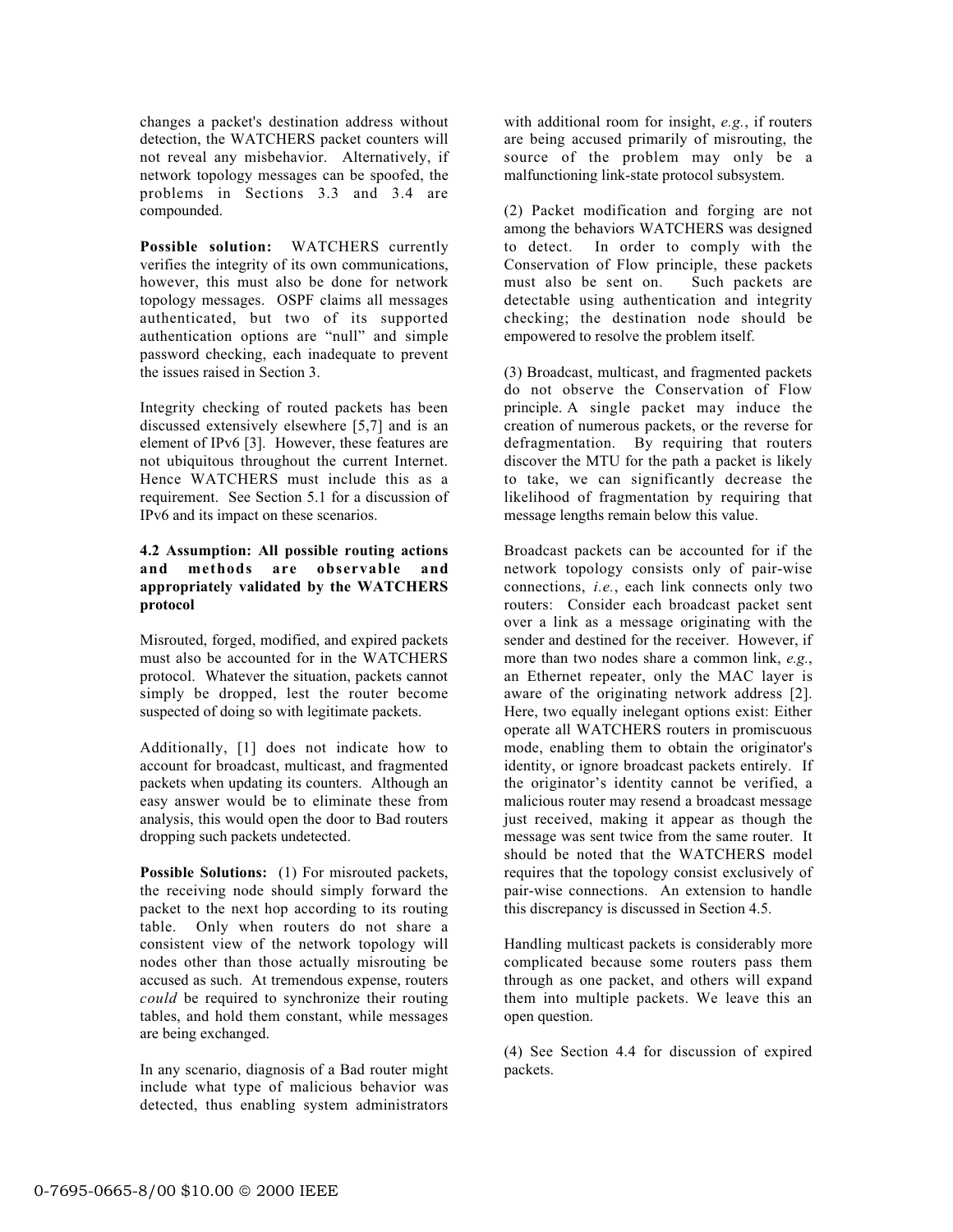## **4.3 Assumption: Routers that have external links are not required to be Good**

We define an external machine or network, either inside or outside the AS, as one that does not participate in the WATCHERS protocol. An external link is simply a link connected from a participating node to an external one. Any node connected to an external system not participating in the WATCHERS protocol can arbitrarily drop packets to and from that system or, assuming authentication and per-source counters are not employed, substitute internal packets with externally-originated ones with the same destination or vice-versa.

**Possible Solution:** It is not appropriate to view the set of all external routers as a single external node as [1] does, as they may not be connected themselves. Instead, we should model external routers (including terminals, *etc*.) in a more realistic fashion, *e.g.*, each set of interconnected external machines as a single node. Just as the *good path condition* provides a trustworthy path within the WATCHERS network, we should require that each node connected to an external network also be Good. Note that it may prove difficult to obtain the correct source or destination for the purpose of updating WATCHERS' counters when a packet originates with, or is destined for, an external node, particularly if external links connect this node to multiple WATCHERS participants.

## **4.4 Assumption: Inconsistencies in nodes' views of the network topology will be shortlived and will have only minor affects**

Two problems arise here. If all changes in network topology are broadcast using an unreliable protocol, there is no guarantee that such a message will be received, thus making it possible for topological inconsistencies to persist. Although protocols such as OSPF guarantee that topology messages will be received, they do not guarantee their timeliness. As in Section 3.7, a prematurely aged LSA may arrive before legitimate copies, nullifying any effect they might have. Secondly, a malicious, undetected Bad router can announce potentially false topology changes at will. Not only can these messages be generated rapidly and in great quantity; such thrashing can potentially bring down a WATCHERS network as in Sections 3.3 and 3.4.

**Possible solutions:** (1) Do not allow the addition of new routers to an existing network running WATCHERS. This inhibits the creation of "ghost" routers, thus restricting the number of Good routers that can be falsely convicted as Bad. Note that in a ring network with only three nodes, if one is corrupt, the other two can still be convinced that each other is Bad (the corrupt node participates in the voting process).

(2) Account for the dynamic nature of IP's TTL and OSPF's Age and Sequence Number fields. In order to ensure no router (or group of routers) inappropriately increment or decrement such fields, all routers must be aware of the specific value, if any, each router is allowed to add or subtract. While TTL is always decremented by 1 for each hop taken, OSPF's Age field may be increased by an arbitrary amount on a perinterface basis. Once these offsets are known, all routers can compute what value a received packet's TTL and/or Age field should have, based on the path the packet is *assumed* to have taken (if we were to rely on a route recorded in the IP header, it must have been integritychecked).

(3) An expensive alternative (or addition) might be to keep per-source per-destination counters for every TTL value, and perform a modified *Conservation-of-Flow* test. This test would take into account that TTL should be decremented by 1 at each hop, *e.g.*, when *x* transient packets, each with a TTL of  $t$ , where  $t > 2$ , with a specific source/destination pair, are sent through an intermediate router, neighboring routers should see a total of *x* packets with that same source/destination pair leave that router with a TTL of *t-1*. (This method may need significant modification to handle OSPF's Age field, since the offset values are arbitrary.)

One potential attack remaining would be for an intermediate router to swap the TTL of two packets with the same source/destination pair. This can only be effective in causing packets to be dropped if some packets with the same source/destination pair differ in their initial TTL and the destination can be made farther away from the source than the smallest initial TTL used.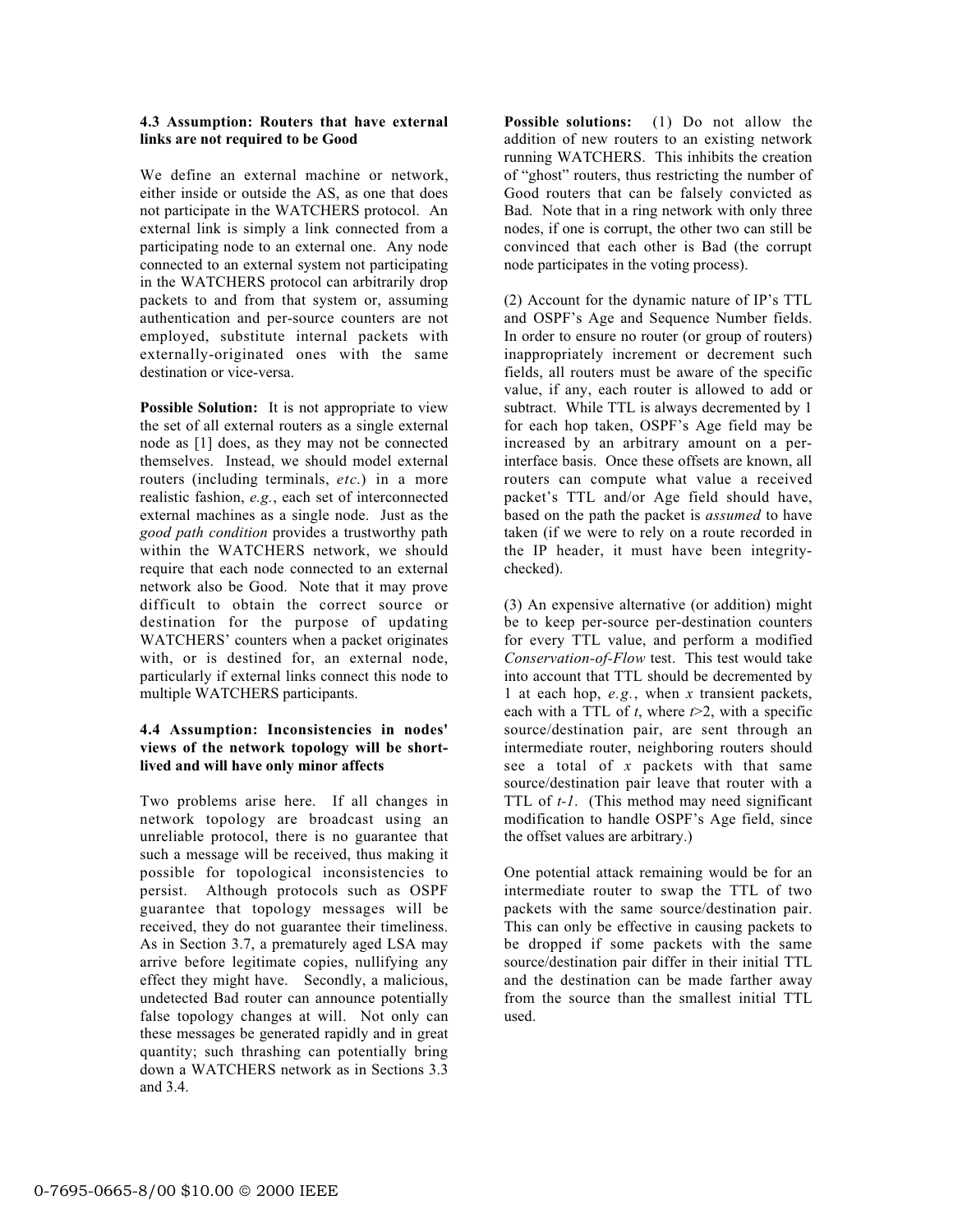## **4.5 Assumption:** *Conservation-of-Flow* **analysis will be performed on all participating WATCHERS nodes**

If a link goes down during a particular WATCHERS round, and the attached routers attempt to send traffic over it, one or both routers may conclude the other is Bad if the *Conservation-of-Flow* test is performed. For OSPF, unless a lower-level protocol informs it that a link is inoperative, RouterDeadInterval seconds must pass without hearing Hello packets before OSPF declares that link as down.

Alternatively, if the *Conservation-of-Flow* algorithm ignores traffic sent over a downed link during a round, any discrepancy between the attached nodes' counters will not be discovered. If a Bad router can intentionally down its links for a portion of a WATCHERS round, it may escape analysis.

**Possible solutions:** (1) As a precaution, whenever a link does down, perform the *Conservation-of-Flow* test. This may have the unfortunate side effect of causing connected Good routers to be labeled as Bad, but it ensures that a Bad router cannot continue to capitalize on downed links.

(2) If it is desirable to place the blame for a failed link where it is due, a modification to the WATCHERS model is suggested: treat all links as intermediate nodes. If a link fails, it corresponds to this intermediate node being Bad. One caveat is that these intermediate nodes would not participate in the WATCHERS protocol themselves. As such, some router misbehavior would result in an associated link being blamed instead of the guilty router. Despite this, detected Bad routers will still eventually be removed from the network if they continue to misbehave.

With this modification, all links conform exactly to the *perfect transmission condition* with respect to *all* messages, *i.e.*, all transmissions sent to a neighboring node arrive intact with no delay. This holds because we can associate any actual delay, modification, or loss of data with the intermediate node. Additionally, multi-link and multiple-interface connections are more accurately represented using an intermediate node for each interface.

# **4.6 Assumption: Realistic disagreements in the** *Conservation-of-Flow* **analysis stage can be resolved through setting appropriate threshold levels**

Network congestion, unreliable transport, message latency, and Bad routers can all contribute to discrepancies in the counters used in the WATCHERS analysis. While Good networks should only experience minor problems, when an undetected Bad router exists on the network, it can exploit the problems above to generate false positives as in Section 3.4. By induction, we must either set the thresholds high enough to ignore such noise, thus missing actual problems, or we accept false positives, possibly overlooking misbehavior.

**Possible solutions:** (1) Guarantee that Administrative messages are not dropped. TCP/IP currently allows a saturated node to drop packets. Selectively drop lower-priority packets and guarantee bandwidth sufficient for maximal high-priority usage. This scheme may be conducive to Denial of Service attacks in providing a means by which Bad routers may squeeze out lower-priority packets by saturating the network with Administrative messages; however, such behavior may be discovered by intrusion or anomaly detection systems.

(2) Use a reliable transport mechanism, *e.g.*, TCP, for all Administrative communication. Neither of these solutions solves the latency problem; rather, each focuses on limiting the damage potential of Bad routers with respect to network congestion and transport reliability.

## **4.7 Assumption: Messages are not passed simultaneously, and routers have no associated delay in WATCHERS' proof of correctness**

Even if WATCHERS' four required conditions hold, plus the two additional proof requirements, namely the *perfect transmission condition* and *neighbor agreement condition*, a Good router may still incorrectly diagnose another Good router as Bad.

If messages can be exchanged simultaneously, one router may have just taken a snapshot of its WATCHERS counters, while it exchanges the *request* message it just received with a datagram from an adjacent router. That adjacent router, upon receipt of the *request* message (just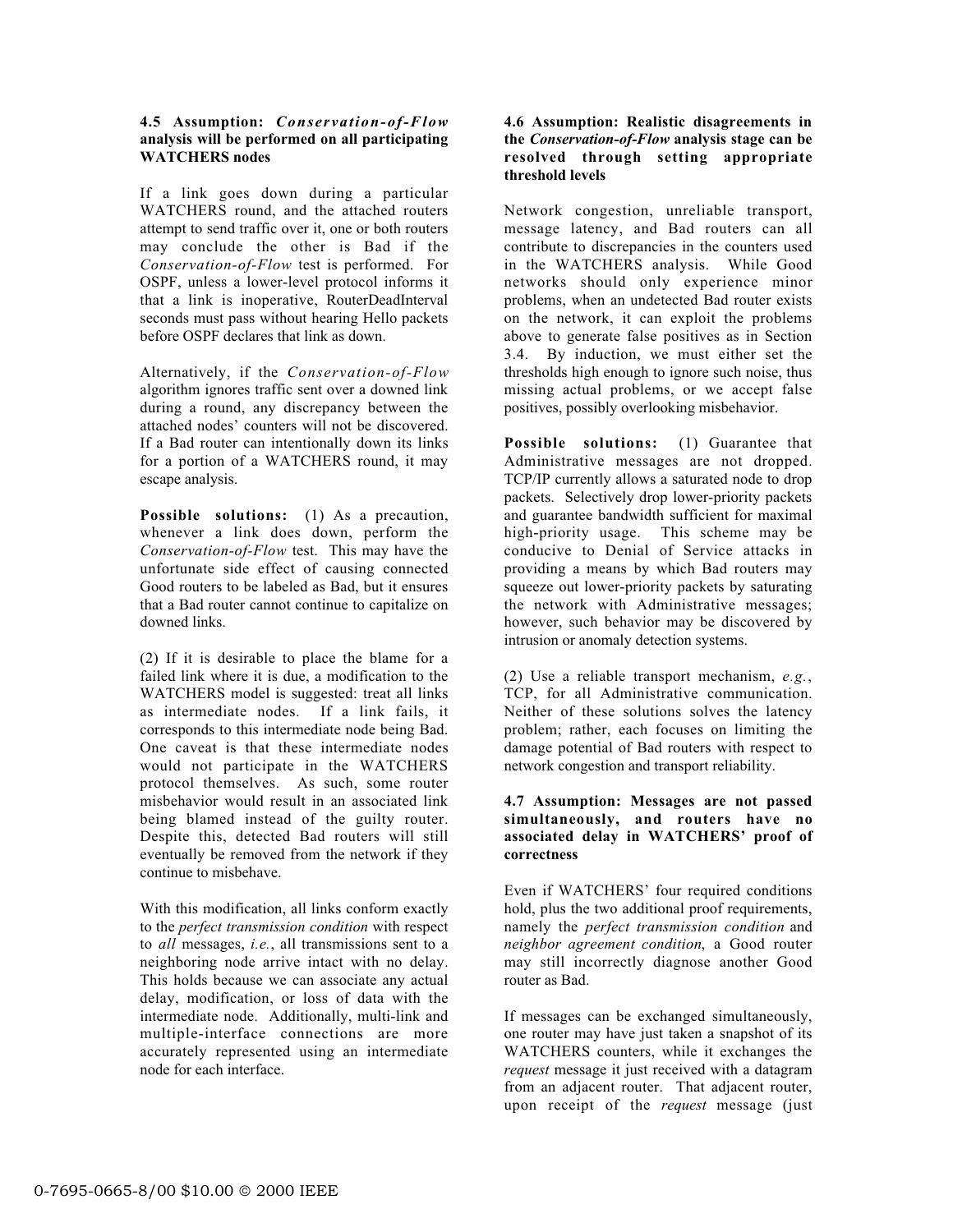happening to be the one message necessary to accumulate *requests* from a majority of routers in the AS), also takes a snapshot of its counters. Because the *request* message and a datagram were exchanged concurrently, these two routers' counters will disagree, forcing each to declare the other as Bad.

Additionally, while the *perfect transmission condition* requires that there be no delay between sending and receiving a WATCHERS message, the routers themselves may still delay in placing messages on the network. If they do, when a WATCHERS round begins and counter snapshots are taken, a node may still have a transient packet waiting to be sent, in which case it appears as though this packet is missing to the *Conservation-of-Flow* test. Again, a Good router may potentially be incorrectly labeled as Bad.

**Possible Solution:** If we must guarantee that Good routers are never falsely diagnosed as Bad, we must ensure either the thresholds are sufficiently high or that no transient packets remain in the AS while snapshots are taken of WATCHERS' counters. The latter can be accomplished by additional synchronization among the participating routers, however, because the network would need to effectively shut down for a period of time, depending on the frequency of the WATCHERS rounds, this may result in unacceptable delays.

# **5. Discussion**

The original WATCHERS specification is elegant in its simplicity. However, the domain it intends to model, namely network routing, is inherently complex. This disparity reveals itself when we attempt to apply WATCHERS to realworld networks.

The underlying problem is that the Conservation of Flow equations do not take discarded packets into account. In particular, if a router drops a packet, it is assumed to be malicious. But IP packets may be discarded for a variety of reasons, many of which are behaviorally correct (such as the TTL expiring).

For an unreliable protocol like IP, Conservation of Flow inherently fails. Unreliability is a hallmark of IP. Protocols that use it either provide reliability at a higher layer (like TCP, which underlies *telnet*), or accept unreliability because reliability adds expense (like UDP, which underlies *ntp*).

One possible solution introduced in Section 4.4 is to modify WATCHERS to accept unreliability by augmenting the counters with other counters for discarded packets. This balances the Conservation of Flow equations and accounts for legitimately dropped packets.

Each host maintaining one such counter, keeping track of how many packets it drops, would be insufficient. A Bad router could simply claim a packet's TTL expired when it did not, and therefore drop valid packets undetected. Hence, each host must keep a counter for those packets that will be dropped at the next router. But two Bad routers in succession could defeat the counting. A quick induction shows that each router must track the TTL of all packets passing through it, and these numbers must be correlated at the verification time with the discard counts of the routers at appropriate distances.

As with these TTL counters, a similar set must be created to monitor the Age of topological updates sent via OSPF. Finally, additional counters must be created to balance the Conservation of Flow equations if packets can be dropped legitimately for other reasons, *e.g.*, saturation. This area requires more study, and repairing the equations for Conservation of Flow to account for realistic networks requires additional research.

Assuming Conservation of Flow equations can be made to account for all messaging behaviors, a number of prerequisites must still be met. Even the when the four conditions that WATCHERS requires hold, numerous problems remain. Among the more costly are the needs for integrity and authentication (asymmetric message encryption), a static network topology, and guaranteed, timely receipt of Administrative messages. Each of these alone would adversely affect the efficiency of any WATCHERS implementation

# **5.1 IPv6**

Although IPv6 promises greater reliability and security, its use still leaves WATCHERS vulnerable to many of the attacks in Section 3. Specifically, IPv6 can detect both header and payload modification, but only at the destination, and only when the Authentication Header and